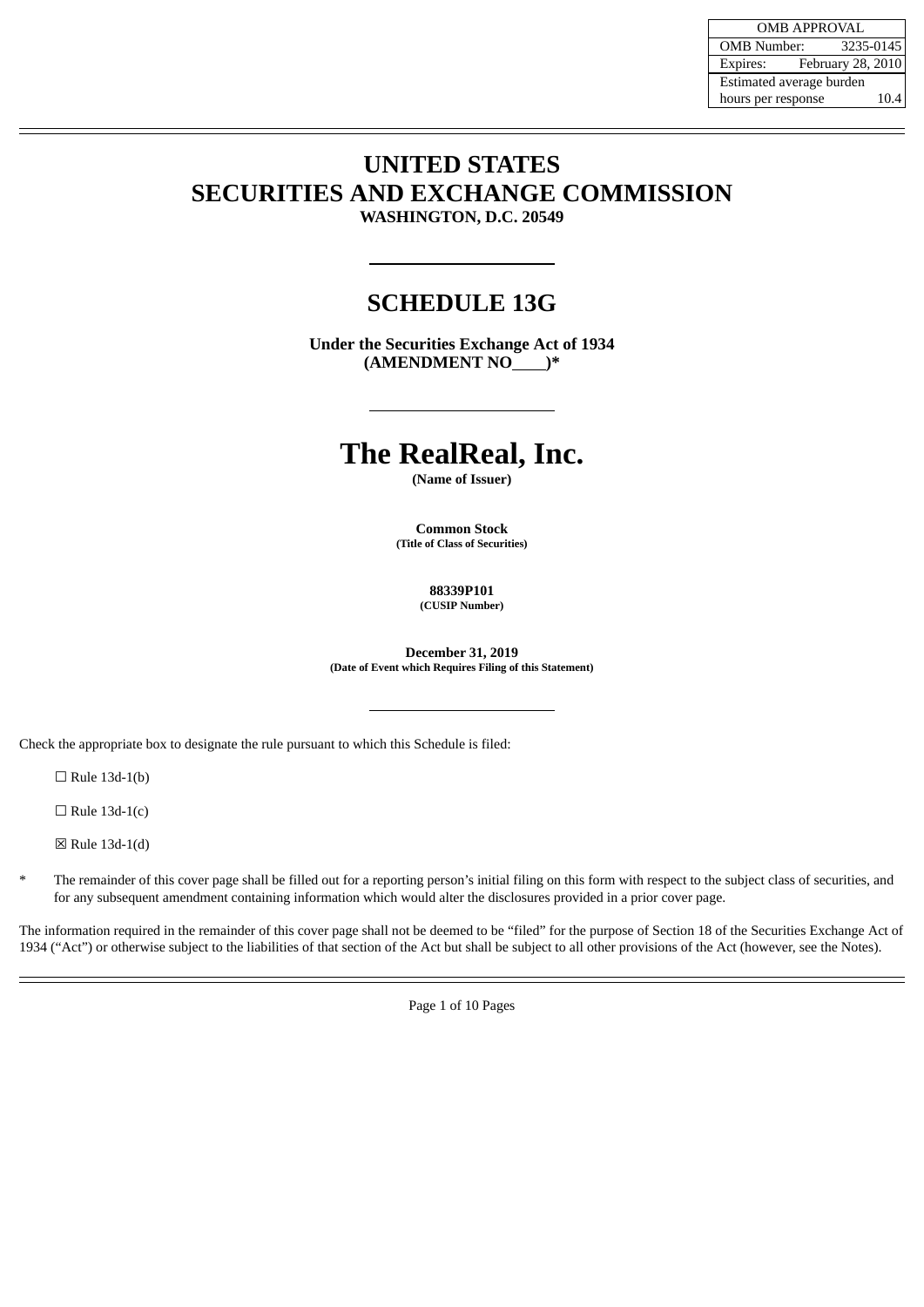|  | Cusip No. 88339P101 |
|--|---------------------|
|  |                     |

| $\mathbf{1}$   |                                      |                 | NAME OF REPORTING PERSONS                                                                                                                              |
|----------------|--------------------------------------|-----------------|--------------------------------------------------------------------------------------------------------------------------------------------------------|
|                |                                      |                 | InterWest Partners X, LP ("IWP X")                                                                                                                     |
| $\overline{2}$ |                                      |                 | CHECK THE APPROPRIATE BOX IF A MEMBER OF A GROUP                                                                                                       |
|                | (a) $\Box$                           | $(b)$ $\square$ |                                                                                                                                                        |
| 3              | <b>SEC USE ONLY</b>                  |                 |                                                                                                                                                        |
|                |                                      |                 |                                                                                                                                                        |
| $\overline{4}$ |                                      |                 | CITIZENSHIP OR PLACE OF ORGANIZATION                                                                                                                   |
|                | California                           |                 |                                                                                                                                                        |
|                |                                      | 5               | <b>SOLE VOTING POWER</b>                                                                                                                               |
|                |                                      |                 | 6,704,080                                                                                                                                              |
|                | <b>NUMBER OF</b>                     | 6               | <b>SHARED VOTING POWER</b>                                                                                                                             |
|                | <b>SHARES</b><br><b>BENEFICIALLY</b> |                 | $\mathbf{0}$                                                                                                                                           |
|                | <b>OWNED BY</b>                      | $\overline{7}$  | <b>SOLE DISPOSITIVE POWER</b>                                                                                                                          |
|                | <b>REPORTING</b><br><b>PERSON</b>    |                 |                                                                                                                                                        |
|                | <b>WITH</b>                          |                 | 6,704,080                                                                                                                                              |
|                |                                      | 8               | <b>SHARED DISPOSITIVE POWER</b>                                                                                                                        |
|                |                                      |                 | $\Omega$                                                                                                                                               |
| 9              |                                      |                 | AGGREGATE AMOUNT BENEFICIALLY OWNED BY EACH REPORTING PERSON                                                                                           |
|                | 6,704,080                            |                 |                                                                                                                                                        |
| 10             |                                      |                 | CHECK BOX IF THE AGGREGATE AMOUNT IN ROW (9) EXCLUDES CERTAIN SHARES:                                                                                  |
|                | $\Box$                               |                 |                                                                                                                                                        |
| 11             |                                      |                 | PERCENT OF CLASS REPRESENTED BY AMOUNT IN ROW (9)                                                                                                      |
|                |                                      |                 |                                                                                                                                                        |
| 12             | $7.8\%$ (1)                          |                 | TYPE OF REPORTING PERSON                                                                                                                               |
|                |                                      |                 |                                                                                                                                                        |
|                | PN                                   |                 |                                                                                                                                                        |
|                |                                      |                 | (1) Based upon 85.791.236 shares of the Issuer's Common Stock outstanding as of October 31, 2019, as reported in the Issuer's Form 10-O filed with the |
|                |                                      |                 |                                                                                                                                                        |

13G Page 2 of 10 Pages

mmon Stock outstanding as of October 31, 2019, as reported in the Issuer's Form 10-Q filed with the Based upon 85,791,236 shares of the Issuer's Common Stock outstanding<br>Securities and Exchange Commission (the "SEC") on November 5, 2019.

Page 2 of 10 Pages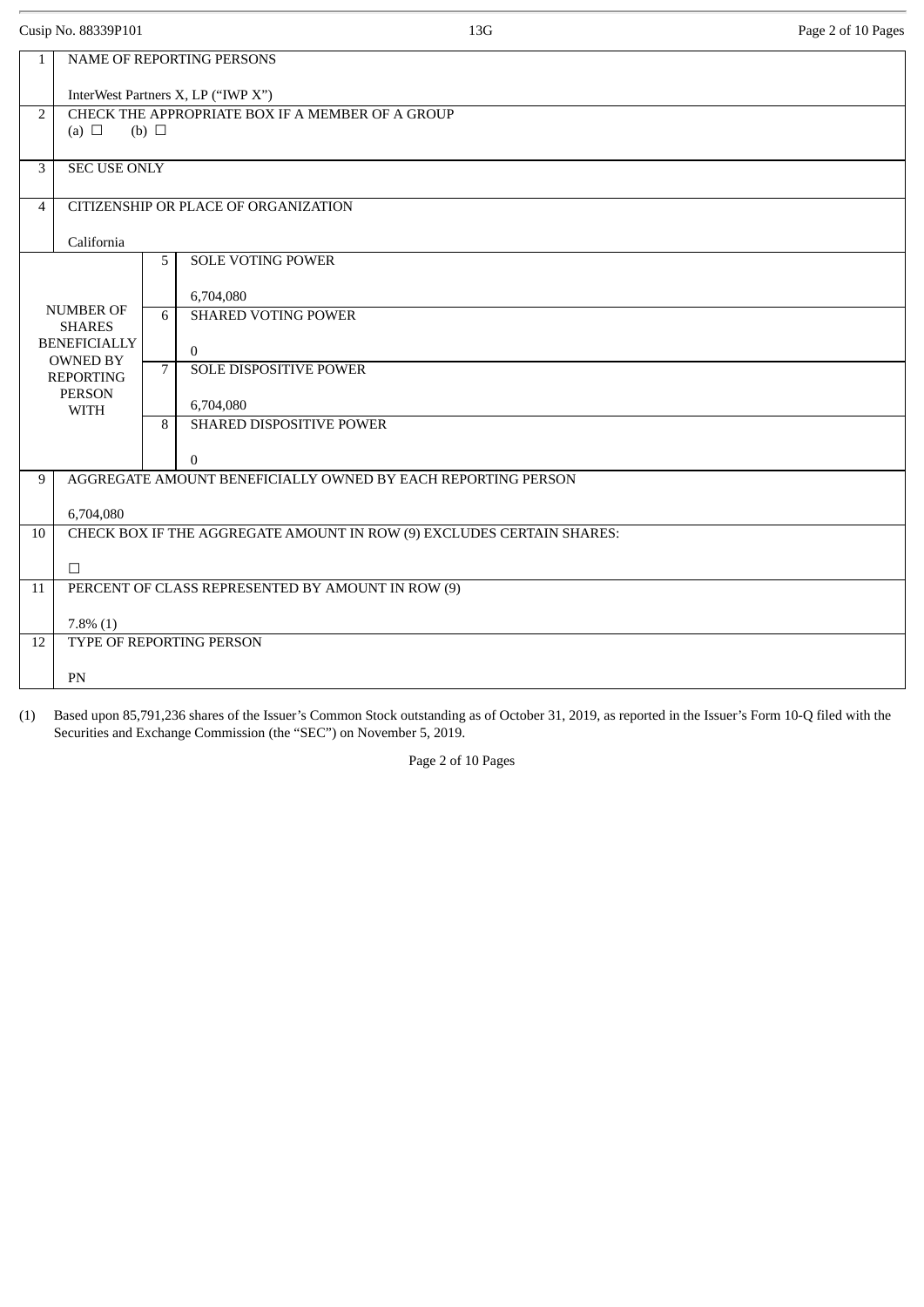|                | Cusip No. 88339P101                 |            | 13G                                                                                                                                                | Page 3 of 10 Pages |
|----------------|-------------------------------------|------------|----------------------------------------------------------------------------------------------------------------------------------------------------|--------------------|
| $\mathbf{1}$   |                                     |            | NAME OF REPORTING PERSONS                                                                                                                          |                    |
|                |                                     |            | InterWest Management Partners X, LLC (the General Partner of InterWest Partners X, LP)                                                             |                    |
| $\overline{2}$ | (a) $\Box$                          | (b) $\Box$ | CHECK THE APPROPRIATE BOX IF A MEMBER OF A GROUP                                                                                                   |                    |
| 3              | <b>SEC USE ONLY</b>                 |            |                                                                                                                                                    |                    |
| 4              |                                     |            | CITIZENSHIP OR PLACE OF ORGANIZATION                                                                                                               |                    |
|                | California                          |            |                                                                                                                                                    |                    |
|                |                                     | 5          | <b>SOLE VOTING POWER</b>                                                                                                                           |                    |
|                |                                     |            | 6,704,080                                                                                                                                          |                    |
|                | <b>NUMBER OF</b><br><b>SHARES</b>   | 6          | <b>SHARED VOTING POWER</b>                                                                                                                         |                    |
|                | <b>BENEFICIALLY</b>                 |            | $\mathbf{0}$                                                                                                                                       |                    |
|                | <b>OWNED BY</b><br><b>REPORTING</b> | 7          | <b>SOLE DISPOSITIVE POWER</b>                                                                                                                      |                    |
|                | <b>PERSON</b><br><b>WITH</b>        |            | 6,704,080                                                                                                                                          |                    |
|                |                                     | 8          | SHARED DISPOSITIVE POWER                                                                                                                           |                    |
|                |                                     |            | $\mathbf{0}$                                                                                                                                       |                    |
| 9              |                                     |            | AGGREGATE AMOUNT BENEFICIALLY OWNED BY EACH REPORTING PERSON                                                                                       |                    |
|                | 6,704,080                           |            |                                                                                                                                                    |                    |
| 10             |                                     |            | CHECK BOX IF THE AGGREGATE AMOUNT IN ROW (9) EXCLUDES CERTAIN SHARES:                                                                              |                    |
|                | $\Box$                              |            |                                                                                                                                                    |                    |
| 11             |                                     |            | PERCENT OF CLASS REPRESENTED BY AMOUNT IN ROW (9)                                                                                                  |                    |
|                | $7.8\%$ (1)                         |            |                                                                                                                                                    |                    |
| 12             |                                     |            | TYPE OF REPORTING PERSON                                                                                                                           |                    |
|                | 00                                  |            |                                                                                                                                                    |                    |
|                |                                     |            |                                                                                                                                                    |                    |
| (1)            |                                     |            | Based upon 85,791,236 shares of the Issuer's Common Stock outstanding as of October 31, 2019, as reported in the Issuer's Form 10-Q filed with the |                    |

Securities and Exchange Commission (the "SEC") on November 5, 2019.

Page 3 of 10 Pages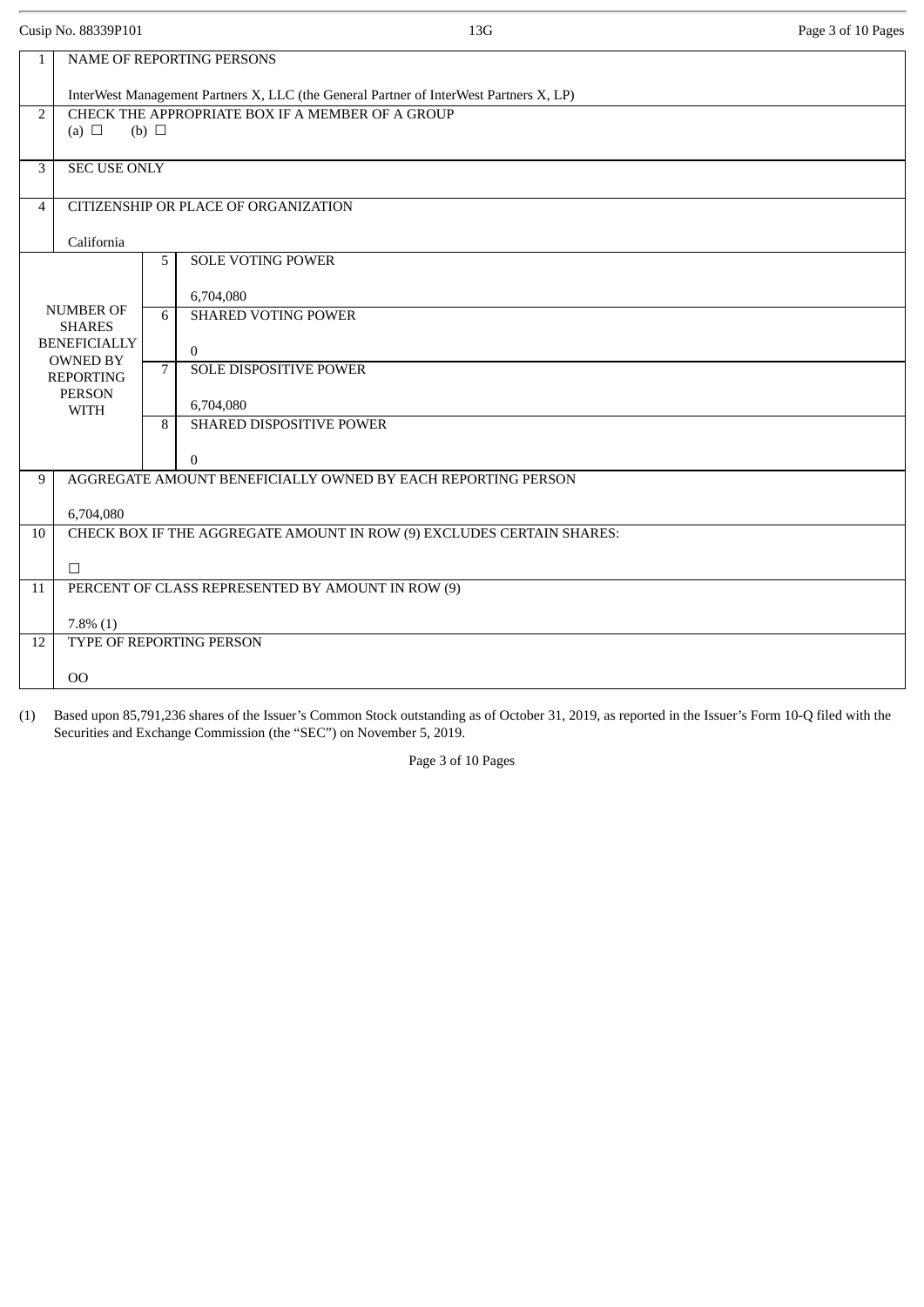Cusip No. 88339P101 **13G** Page 4 of 10 Pages

| $\mathbf{1}$   |                                        |                | NAME OF REPORTING PERSONS                                                 |
|----------------|----------------------------------------|----------------|---------------------------------------------------------------------------|
|                |                                        |                | Keval Desai (a Venture Member of InterWest Management Partners X, LLC)    |
| $\overline{2}$ | (a) $\Box$                             | (b) $\Box$     | CHECK THE APPROPRIATE BOX IF A MEMBER OF A GROUP                          |
|                |                                        |                |                                                                           |
| 3              | <b>SEC USE ONLY</b>                    |                |                                                                           |
| $\overline{4}$ |                                        |                | CITIZENSHIP OR PLACE OF ORGANIZATION                                      |
|                | <b>United States</b>                   |                |                                                                           |
|                |                                        | 5              | <b>SOLE VOTING POWER</b>                                                  |
|                | <b>NUMBER OF</b>                       |                | 4,000                                                                     |
|                | <b>SHARES</b>                          | 6              | <b>SHARED VOTING POWER</b>                                                |
|                | <b>BENEFICIALLY</b><br><b>OWNED BY</b> |                | 6,704,080                                                                 |
|                | <b>REPORTING</b><br><b>PERSON</b>      | $\overline{7}$ | SOLE DISPOSITIVE POWER                                                    |
|                | WITH                                   | 8              | 4,000<br>SHARED DISPOSITIVE POWER                                         |
|                |                                        |                |                                                                           |
| 9              |                                        |                | 6,704,080<br>AGGREGATE AMOUNT BENEFICIALLY OWNED BY EACH REPORTING PERSON |
|                |                                        |                |                                                                           |
| 10             | 6,708,080                              |                | CHECK BOX IF THE AGGREGATE AMOUNT IN ROW (9) EXCLUDES CERTAIN SHARES:     |
|                |                                        |                |                                                                           |
| 11             | $\Box$                                 |                | PERCENT OF CLASS REPRESENTED BY AMOUNT IN ROW (9)                         |
|                |                                        |                |                                                                           |
| 12             | 7.8%                                   |                | TYPE OF REPORTING PERSON                                                  |
|                |                                        |                |                                                                           |
|                | IN                                     |                |                                                                           |

Neither the filing of this statement on Schedule 13G nor any of its contents shall be deemed to constitute an admission by Keval Desai that he is the beneficial owner of any of the Common Stock referred to herein for purposes of Section 13(d) of the Securities Exchange Act of 1934, as amended, or for any other purpose.

Page 4 of 10 Pages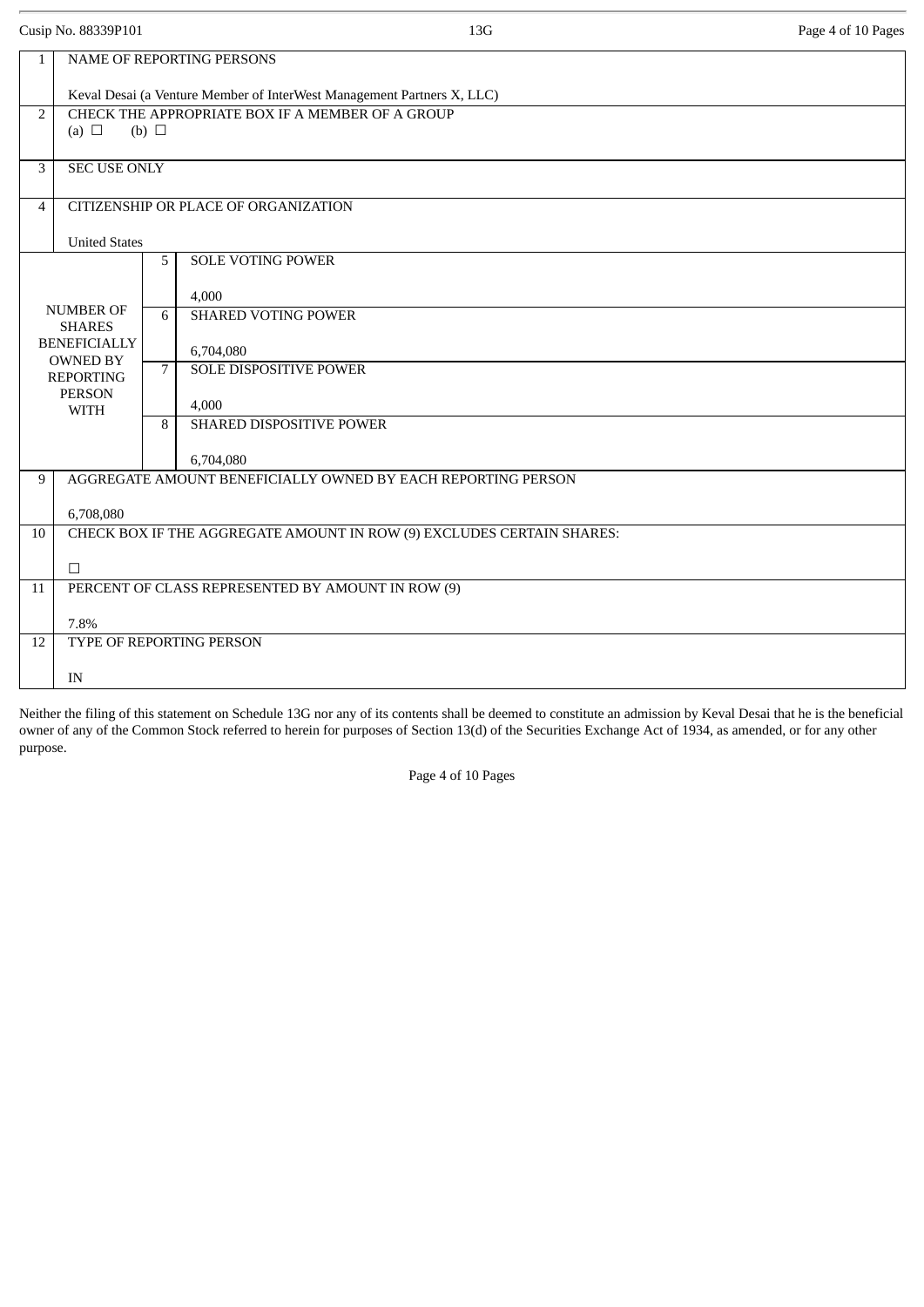|                | Cusip No. 88339P101                    |                | 13G                                                                                                                                                         | Page 5 of 10 Pages |
|----------------|----------------------------------------|----------------|-------------------------------------------------------------------------------------------------------------------------------------------------------------|--------------------|
| $\mathbf{1}$   |                                        |                | NAME OF REPORTING PERSONS                                                                                                                                   |                    |
|                |                                        |                | Gilbert H. Kliman (a Managing Director of InterWest Management Partners X, LLC)                                                                             |                    |
| $\overline{2}$ | (a) $\Box$                             | (b) $\Box$     | CHECK THE APPROPRIATE BOX IF A MEMBER OF A GROUP                                                                                                            |                    |
|                |                                        |                |                                                                                                                                                             |                    |
| 3              | <b>SEC USE ONLY</b>                    |                |                                                                                                                                                             |                    |
| 4              |                                        |                | CITIZENSHIP OR PLACE OF ORGANIZATION                                                                                                                        |                    |
|                | <b>United States</b>                   |                |                                                                                                                                                             |                    |
|                |                                        | 5              | <b>SOLE VOTING POWER</b>                                                                                                                                    |                    |
|                | <b>NUMBER OF</b>                       |                | $\overline{0}$                                                                                                                                              |                    |
|                | <b>SHARES</b>                          | 6              | <b>SHARED VOTING POWER</b>                                                                                                                                  |                    |
|                | <b>BENEFICIALLY</b><br><b>OWNED BY</b> |                | 6,704,080                                                                                                                                                   |                    |
|                | <b>REPORTING</b>                       | $\overline{7}$ | <b>SOLE DISPOSITIVE POWER</b>                                                                                                                               |                    |
|                | <b>PERSON</b><br><b>WITH</b>           |                | $\Omega$                                                                                                                                                    |                    |
|                |                                        | 8              | SHARED DISPOSITIVE POWER                                                                                                                                    |                    |
|                |                                        |                | 6,704,080                                                                                                                                                   |                    |
| 9              |                                        |                | AGGREGATE AMOUNT BENEFICIALLY OWNED BY EACH REPORTING PERSON                                                                                                |                    |
|                | 6,704,080                              |                |                                                                                                                                                             |                    |
| 10             |                                        |                | CHECK BOX IF THE AGGREGATE AMOUNT IN ROW (9) EXCLUDES CERTAIN SHARES:                                                                                       |                    |
|                | $\Box$                                 |                |                                                                                                                                                             |                    |
| 11             |                                        |                | PERCENT OF CLASS REPRESENTED BY AMOUNT IN ROW (9)                                                                                                           |                    |
|                | 7.8%                                   |                |                                                                                                                                                             |                    |
| 12             |                                        |                | TYPE OF REPORTING PERSON                                                                                                                                    |                    |
|                | IN                                     |                |                                                                                                                                                             |                    |
|                |                                        |                | Neither the filing of this statement on Schedule 13G nor any of its contents shall be deemed to constitute an admission by Gilbert H. Kliman that he is the |                    |

beneficial owner of any of the Common Stock referred to herein for purposes of Section 13(d) of the Securities Exchange Act of 1934, as amended, or for any other purpose.

Page 5 of 10 Pages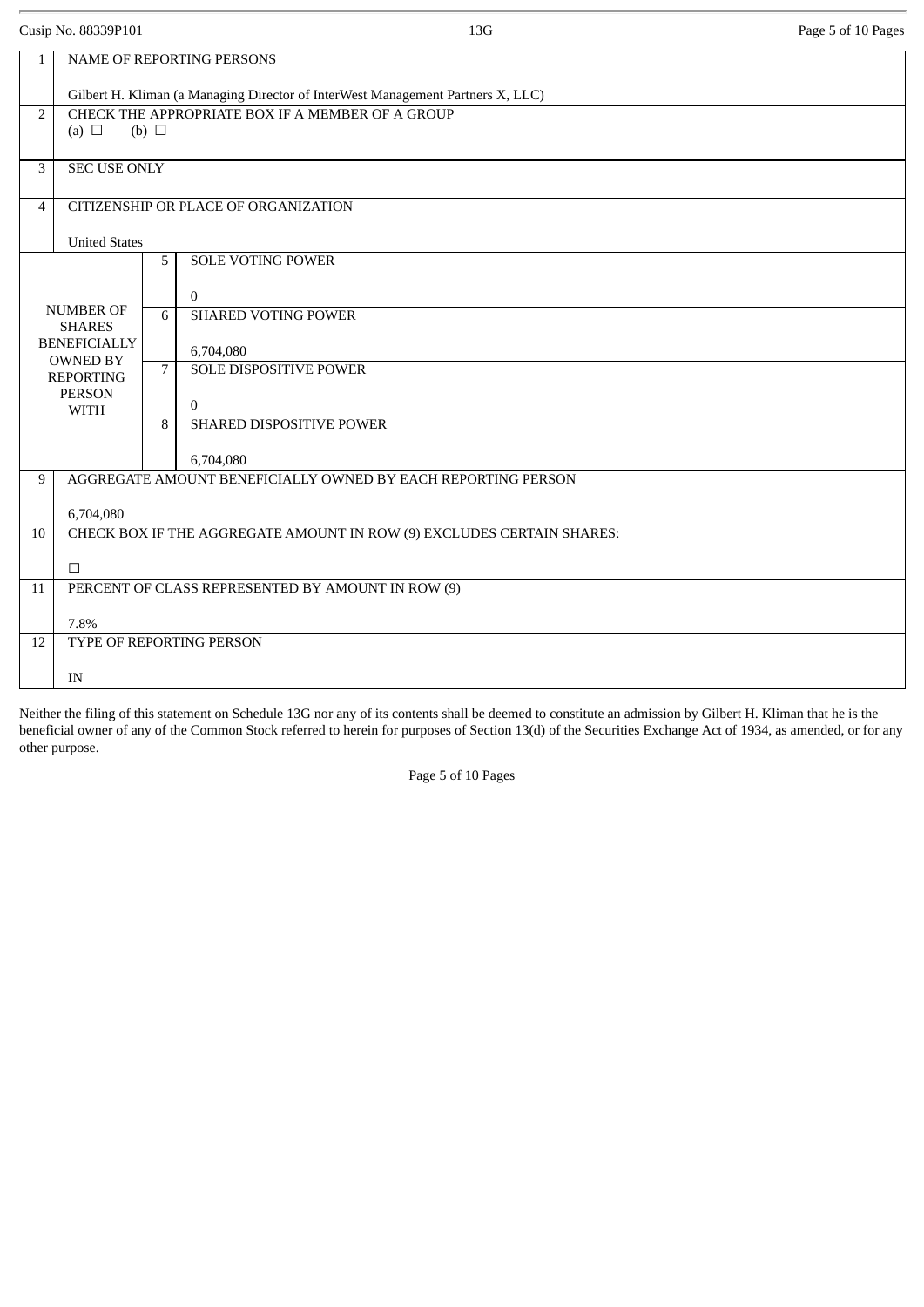Cusip No. 88339P101 **13G** Page 6 of 10 Pages

| $\mathbf{1}$   |                                        |                | NAME OF REPORTING PERSONS                                                 |  |
|----------------|----------------------------------------|----------------|---------------------------------------------------------------------------|--|
|                |                                        |                | Khaled A. Nasr (a Venture Member of InterWest Management Partners X, LLC) |  |
| $\overline{2}$ |                                        |                | CHECK THE APPROPRIATE BOX IF A MEMBER OF A GROUP                          |  |
|                | (a) $\Box$                             | (b) $\Box$     |                                                                           |  |
|                |                                        |                |                                                                           |  |
| 3              | SEC USE ONLY                           |                |                                                                           |  |
| $\overline{4}$ |                                        |                | CITIZENSHIP OR PLACE OF ORGANIZATION                                      |  |
|                | <b>United States</b>                   |                |                                                                           |  |
|                |                                        | 5              | <b>SOLE VOTING POWER</b>                                                  |  |
|                |                                        |                |                                                                           |  |
|                | <b>NUMBER OF</b>                       | 6              | $\overline{0}$<br><b>SHARED VOTING POWER</b>                              |  |
|                | <b>SHARES</b>                          |                |                                                                           |  |
|                | <b>BENEFICIALLY</b><br><b>OWNED BY</b> |                | 6,704,080                                                                 |  |
|                | <b>REPORTING</b>                       | $\overline{7}$ | SOLE DISPOSITIVE POWER                                                    |  |
|                | <b>PERSON</b>                          |                | $\overline{0}$                                                            |  |
|                | <b>WITH</b>                            | 8              | SHARED DISPOSITIVE POWER                                                  |  |
|                |                                        |                |                                                                           |  |
|                |                                        |                | 6,704,080                                                                 |  |
| 9              |                                        |                | AGGREGATE AMOUNT BENEFICIALLY OWNED BY EACH REPORTING PERSON              |  |
|                | 6,704,080                              |                |                                                                           |  |
| 10             |                                        |                | CHECK BOX IF THE AGGREGATE AMOUNT IN ROW (9) EXCLUDES CERTAIN SHARES:     |  |
|                |                                        |                |                                                                           |  |
|                | $\Box$                                 |                |                                                                           |  |
| 11             |                                        |                | PERCENT OF CLASS REPRESENTED BY AMOUNT IN ROW (9)                         |  |
|                | 7.8%                                   |                |                                                                           |  |
| 12             |                                        |                | TYPE OF REPORTING PERSON                                                  |  |
|                |                                        |                |                                                                           |  |
|                | IN                                     |                |                                                                           |  |
|                |                                        |                |                                                                           |  |

Neither the filing of this statement on Schedule 13G nor any of its contents shall be deemed to constitute an admission by Khaled A. Nasr that he is the beneficial owner of any of the Common Stock referred to herein for purposes of Section 13(d) of the Securities Exchange Act of 1934, as amended, or for any other purpose.

Page 6 of 10 Pages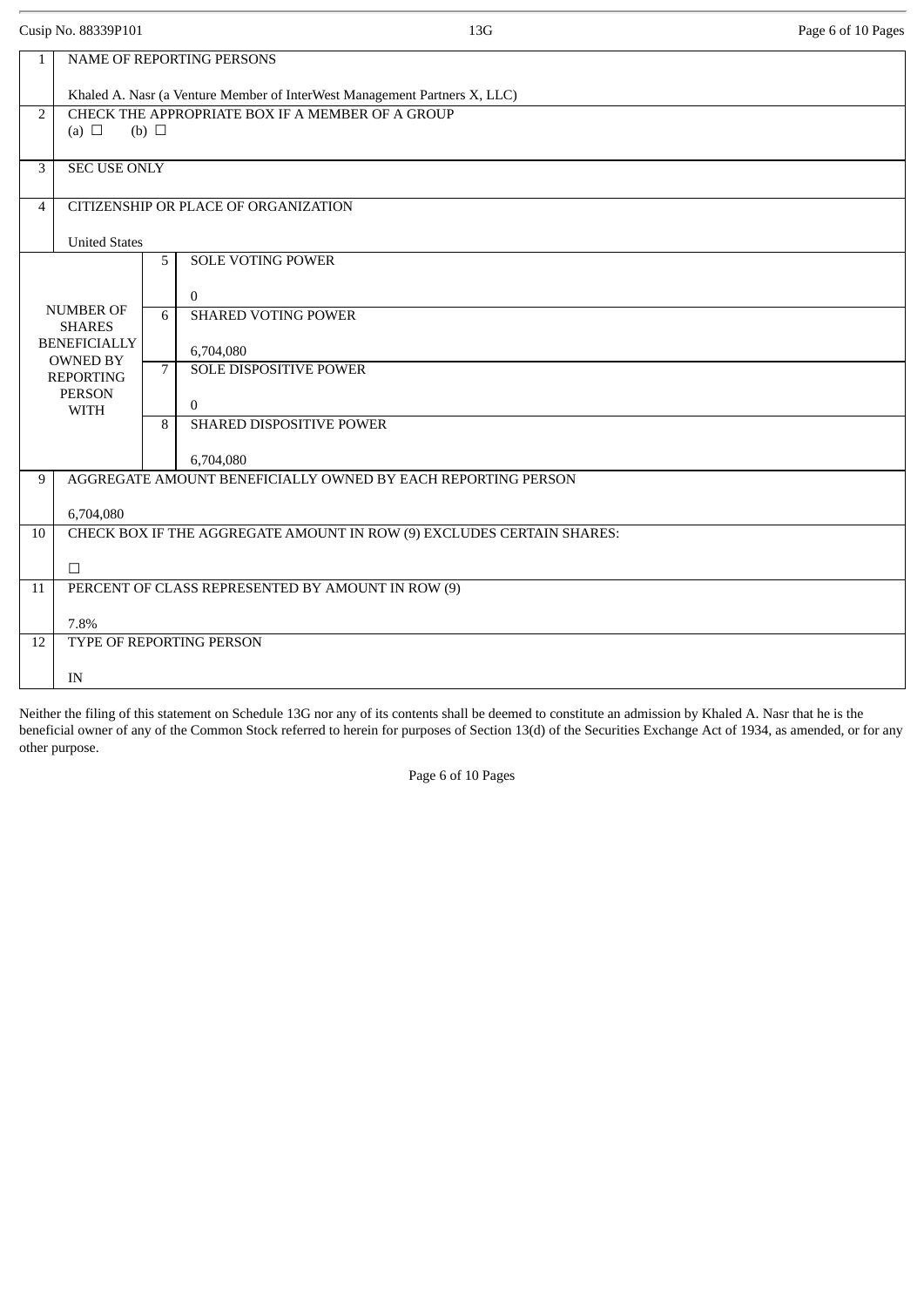|                | Cusip No. 88339P101               |            | 13G                                                                                                                                                         | Page 7 of 10 Pages |
|----------------|-----------------------------------|------------|-------------------------------------------------------------------------------------------------------------------------------------------------------------|--------------------|
| $\mathbf{1}$   |                                   |            | NAME OF REPORTING PERSONS                                                                                                                                   |                    |
|                |                                   |            | Arnold L. Oronsky (a Managing Director of InterWest Management Partners X, LLC)                                                                             |                    |
| $\overline{2}$ | (a) $\Box$                        | (b) $\Box$ | CHECK THE APPROPRIATE BOX IF A MEMBER OF A GROUP                                                                                                            |                    |
| 3              | <b>SEC USE ONLY</b>               |            |                                                                                                                                                             |                    |
| $\overline{4}$ |                                   |            | CITIZENSHIP OR PLACE OF ORGANIZATION                                                                                                                        |                    |
|                | <b>United States</b>              |            |                                                                                                                                                             |                    |
|                |                                   | 5          | <b>SOLE VOTING POWER</b>                                                                                                                                    |                    |
|                |                                   |            | $\mathbf{0}$                                                                                                                                                |                    |
|                | <b>NUMBER OF</b><br><b>SHARES</b> | 6          | <b>SHARED VOTING POWER</b>                                                                                                                                  |                    |
|                | <b>BENEFICIALLY</b>               |            | 6,704,080                                                                                                                                                   |                    |
|                | OWNED BY                          | 7          | SOLE DISPOSITIVE POWER                                                                                                                                      |                    |
|                | <b>REPORTING</b><br><b>PERSON</b> |            |                                                                                                                                                             |                    |
|                | <b>WITH</b>                       | 8          | $\Omega$<br><b>SHARED DISPOSITIVE POWER</b>                                                                                                                 |                    |
|                |                                   |            |                                                                                                                                                             |                    |
|                |                                   |            | 6,704,080                                                                                                                                                   |                    |
| 9              |                                   |            | AGGREGATE AMOUNT BENEFICIALLY OWNED BY EACH REPORTING PERSON                                                                                                |                    |
|                | 6,704,080                         |            |                                                                                                                                                             |                    |
| 10             |                                   |            | CHECK BOX IF THE AGGREGATE AMOUNT IN ROW (9) EXCLUDES CERTAIN SHARES:                                                                                       |                    |
|                | $\Box$                            |            |                                                                                                                                                             |                    |
| 11             |                                   |            | PERCENT OF CLASS REPRESENTED BY AMOUNT IN ROW (9)                                                                                                           |                    |
|                |                                   |            |                                                                                                                                                             |                    |
| 12             | 7.8%                              |            | TYPE OF REPORTING PERSON                                                                                                                                    |                    |
|                |                                   |            |                                                                                                                                                             |                    |
|                | IN                                |            |                                                                                                                                                             |                    |
|                |                                   |            | Neither the filing of this statement on Schedule 13G nor any of its contents shall be deemed to constitute an admission by Arnold L. Oronsky that he is the |                    |

beneficial owner of any of the Common Stock referred to herein for purposes of Section 13(d) of the Securities Exchange Act of 1934, as amended, or for any other purpose.

Page 7 of 10 Pages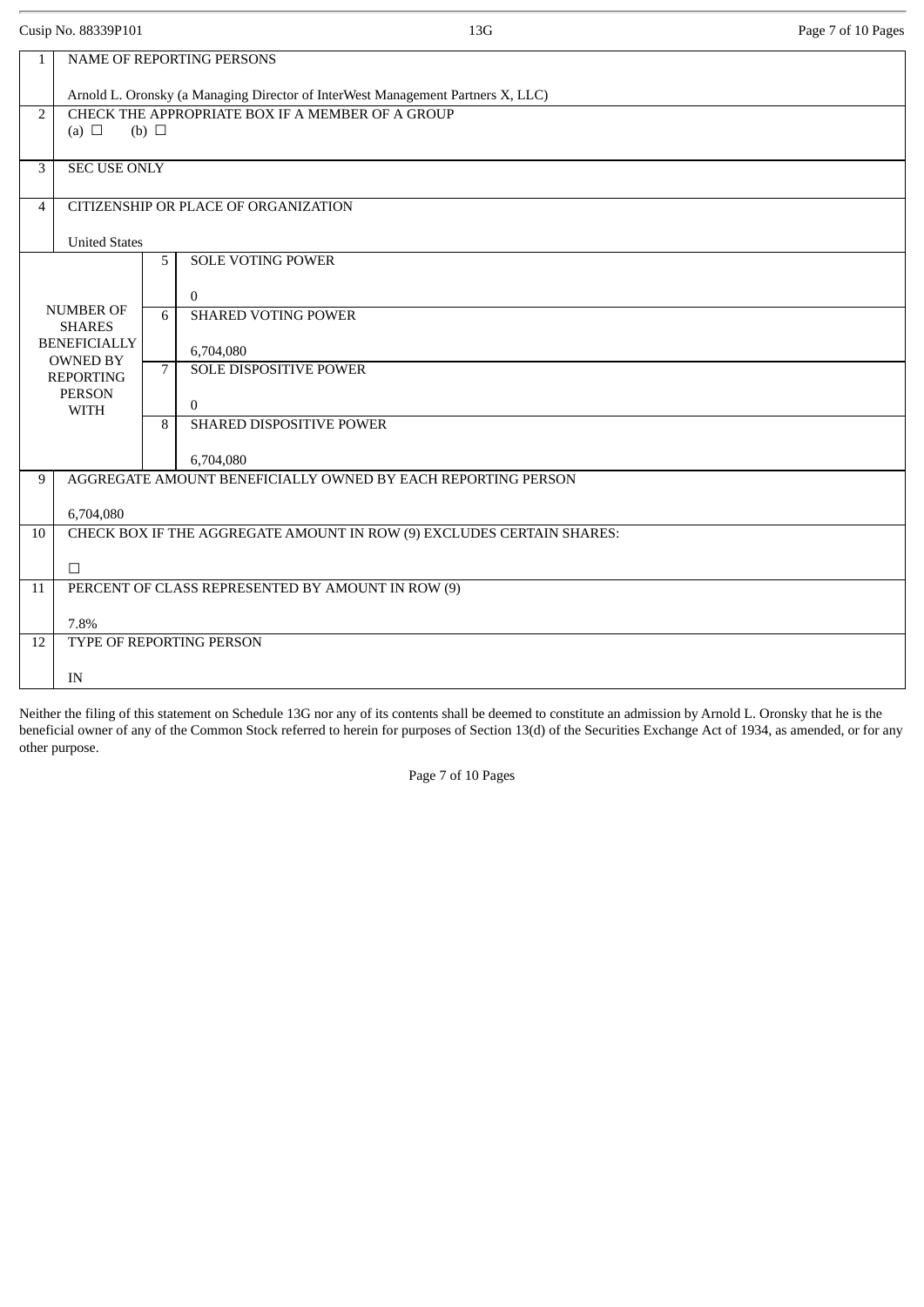Cusip No. 88339P101 **13G** Page 8 of 10 Pages

# **ITEM 1.**

**(a) NAME OF ISSUER:** The RealReal, Inc.

# **(b) ADDRESS OF ISSUER'S PRINCIPAL EXECUTIVE OFFICE:**

55 Francisco Street Suite 600, San Francisco, CA

## **ITEM 2.**

#### **(a) NAME OF PERSON(S) FILING:**

InterWest Partners X, LP ("IWP X") InterWest Management Partners X, LLC ("IMP X") Keval Desai ("Desai") Gilbert H. Kliman ("Kliman") Khaled A. Nasr ("Nasr") Arnold L. Oronsky ("Oronsky")

# **(b) ADDRESS OF PRINCIPAL BUSINESS OFFICE OR, IF NONE, RESIDENCE:**

2710 Sand Hill Road, Suite 200, Menlo Park, CA 94025

#### **(c) CITIZENSHIP/PLACE OF ORGANIZATION:**

| <b>IWP X:</b> | California           |
|---------------|----------------------|
| IMP X:        | California           |
| Desai:        | <b>United States</b> |
| Kliman:       | <b>United States</b> |
| Nasr:         | <b>United States</b> |
| Oronsky:      | <b>United States</b> |

# **(d) TITLE OF CLASS OF SECURITIES:** Common Stock

### **(e) CUSIP NUMBER: 88339P101**

#### **ITEM 3. NOT APPLICABLE.**

Page 8 of 10 Pages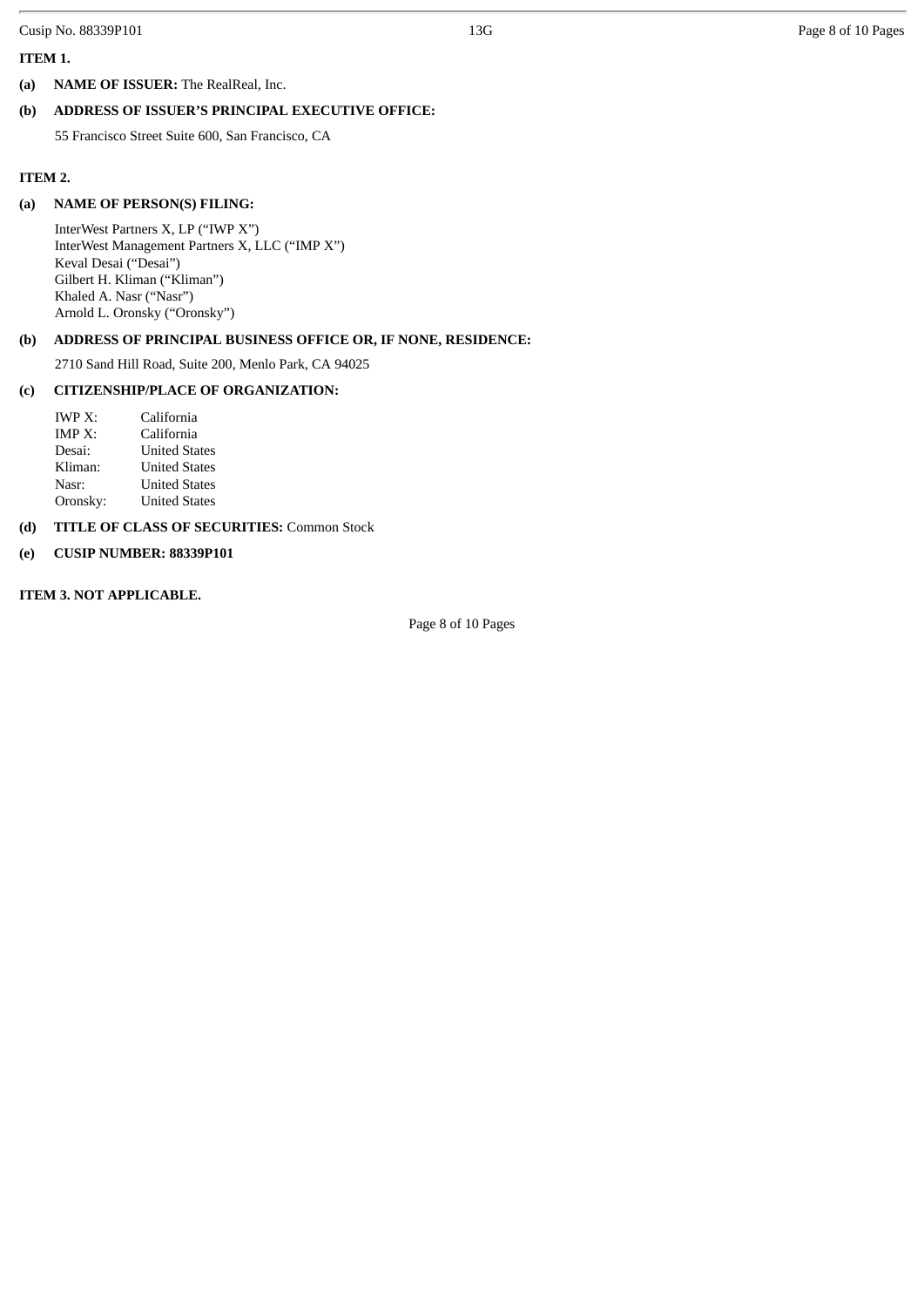# **ITEM 4. OWNERSHIP.**

|                                 | <b>IWP X</b> | IMP $X(1)$  | Desai (2)   |
|---------------------------------|--------------|-------------|-------------|
| Beneficial Ownership            | 6,704,080    | 6,704,080   | 6,708,080   |
| Percentage of Class             | $7.8\%$ (3)  | $7.8\%$ (3) | $7.8\%$ (3) |
| <b>Sole Voting Power</b>        | 6,704,080    | 6,704,080   | 4,000       |
| <b>Shared Voting Power</b>      | 0            |             | 6,704,080   |
| <b>Sole Dispositive Power</b>   | 6.704.080    | 6,704,080   | 4,000       |
| <b>Shared Dispositive Power</b> | 0            | 0           | 6,704,080   |
|                                 |              |             |             |
|                                 |              |             |             |
|                                 | Kliman (2)   | Nasr $(2)$  | Oronsky (2) |
| <b>Beneficial Ownership</b>     | 6,704,080    | 6,704,080   | 6,704,080   |
| Percentage of Class             | $7.8\%$ (3)  | $7.8\%$ (3) | $7.8\%$ (3) |
| <b>Sole Voting Power</b>        | 0            | 0           | $\Omega$    |
| <b>Shared Voting Power</b>      | 6,704,080    | 6,704,080   | 6,704,080   |
| <b>Sole Dispositive Power</b>   | 0            | 0           | $\Omega$    |

- (1) IMP X is the general partner of IWP X.
- (2) Kliman and Oronsky are Managing Directors of IMP X. Desai and Nasr are Venture Members of IMP X. The Managing Directors and Venture Members of IMP X share voting and investment control over shares held by IWP X.
- (3) Based upon 85,791,236 shares of the Issuer's Common Stock outstanding as of October 31, 2019, as reported in the Issuer's Form 10-Q filed with the Securities and Exchange Commission (the "SEC") on November 5, 2019.

# **ITEM 5. OWNERSHIP OF FIVE PERCENT OR LESS OF A CLASS.**

Not applicable.

#### **ITEM 6. OWNERSHIP OF MORE THAN FIVE PERCENT ON BEHALF OF ANOTHER PERSON.**

Under certain circumstances set forth in the limited liability company operating agreement of IMP X, the members of such limited liability company have the right to receive dividends from, or the proceeds from the sale of, the common stock of Issuer beneficially owned by such limited liability company.

## **ITEM 7. IDENTIFICATION AND CLASSIFICATION OF THE SUBSIDIARY WHICH ACQUIRED THE SECURITY BEING REPORTED ON BY THE PARENT HOLDING COMPANY.**

Not applicable.

#### **ITEM 8. IDENTIFICATION AND CLASSIFICATION OF MEMBERS OF THE GROUP.**

No reporting person is a member of a group as defined in section 240.13d-1(b)(1)(iii)(H) of the Act.

# **ITEM 9. NOTICE OF DISSOLUTION OF THE GROUP.**

Not applicable.

Page 9 of 10 Pages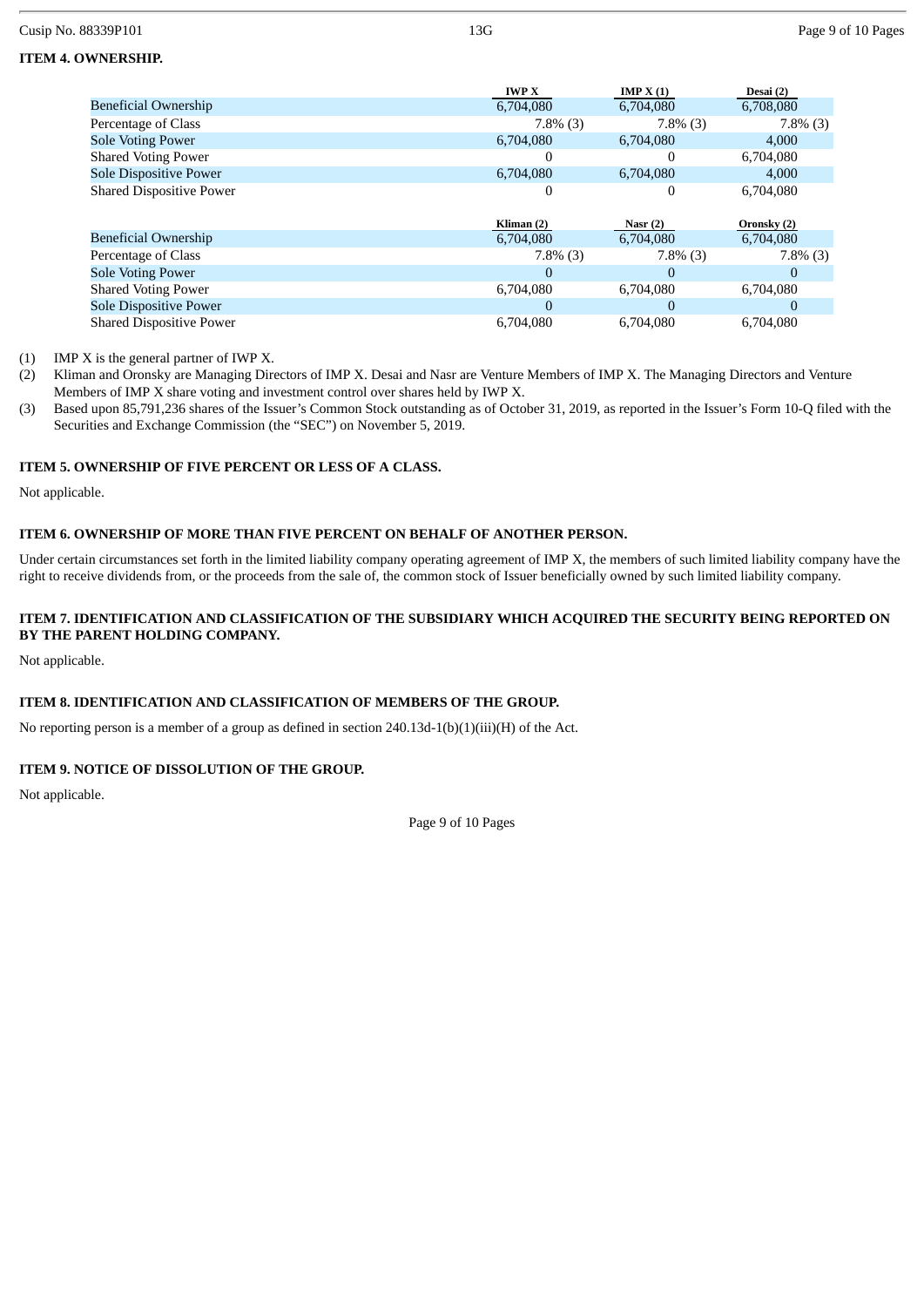Cusip No. 88339P101 **13G** Page 10 of 10 Pages

# **ITEM 10. CERTIFICATION.**

By signing below I certify that, to the best of my knowledge and belief, the securities referred to above were not acquired and are not held for the purpose of or with the effect of changing or influencing the control of the issuer of the securities and were not acquired and are not held in connection with or as a participant in any transaction having that purpose or effect, other than activities solely in connection with a nomination under § 240.14a-11.

## **EXHIBITS**

Joint Filing Statement attached as Exhibit A.

#### **SIGNATURE**

After reasonable inquiry and to the best of my knowledge and belief, I certify that the information set forth in this statement is true, complete and correct.

Date: February 14, 2020

INTERWEST PARTNERS X, LP

- By: InterWest Management Partners X, LLC, its General Partner
- By: /s/ Gilbert H. Kliman by Karen A. Wilson, Power of Attorney Managing Director
- INTERWEST MANAGEMENT PARTNERS X, LLC
- By: /s/ Gilbert H. Kliman by Karen A. Wilson, Power of Attorney Managing Director
- By: /s/ Keval Desai by Karen A. Wilson, Power of Attorney Name: Keval Desai
- By: /s/ Gilbert H. Kliman by Karen A. Wilson, Power of Attorney Name: Gilbert H. Kliman
- 
- By: /s/ Khaled A. Nasr Name: Khaled A. Nasr
- By: /s/ Arnold L. Oronsky Name: Arnold L. Oronsky

Page 10 of 10 Pages